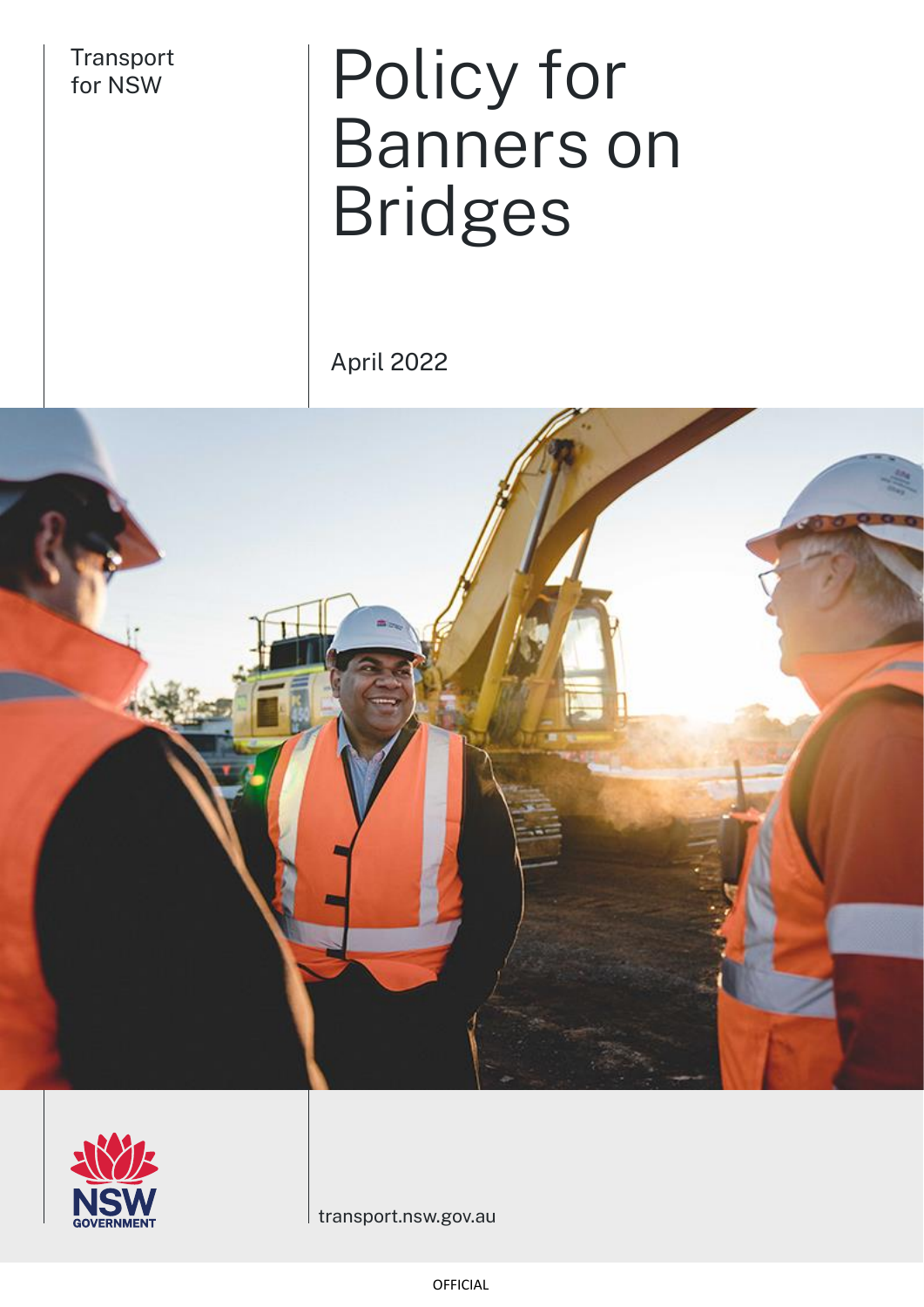# Acknowledgement of Country

Transport for NSW acknowledges the traditional custodians of the land on which we work and live.

We pay our respects to Elders past and present and celebrate the diversity of Aboriginal people and their ongoing cultures and connections to the lands and waters of NSW.

Many of the transport routes we use today – from rail lines, to roads, to water crossings –follow the traditional Songlines, trade routes and ceremonial paths in Country that our nation's First Peoples followed for tens of thousands of years.

Transport for NSW is committed to honouring Aboriginal peoples' cultural and spiritual connections to the land, waters and seas and their rich contribution to society.

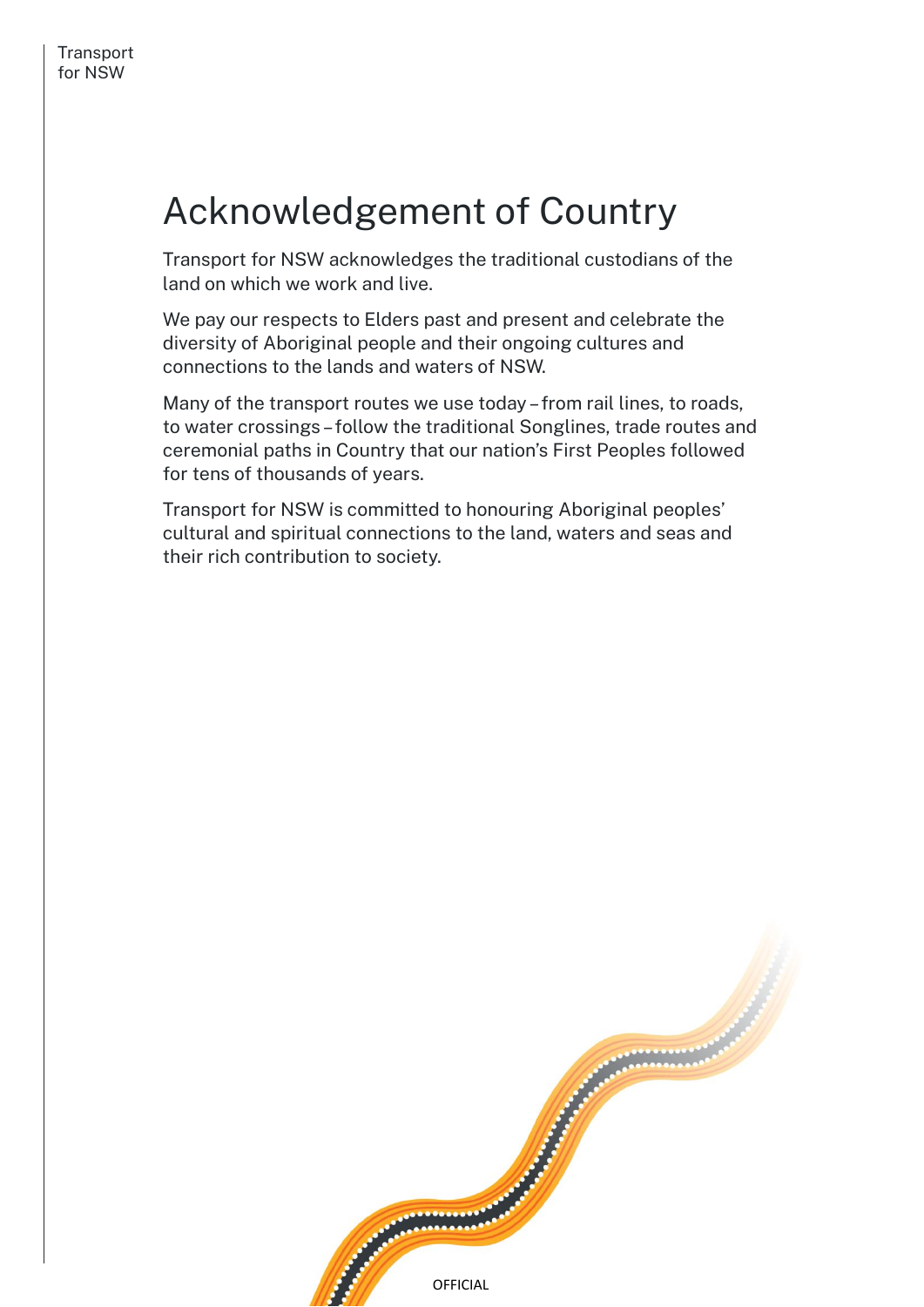# **Table of Contents**

| 2. |  |   |
|----|--|---|
| 3. |  |   |
|    |  |   |
|    |  | 8 |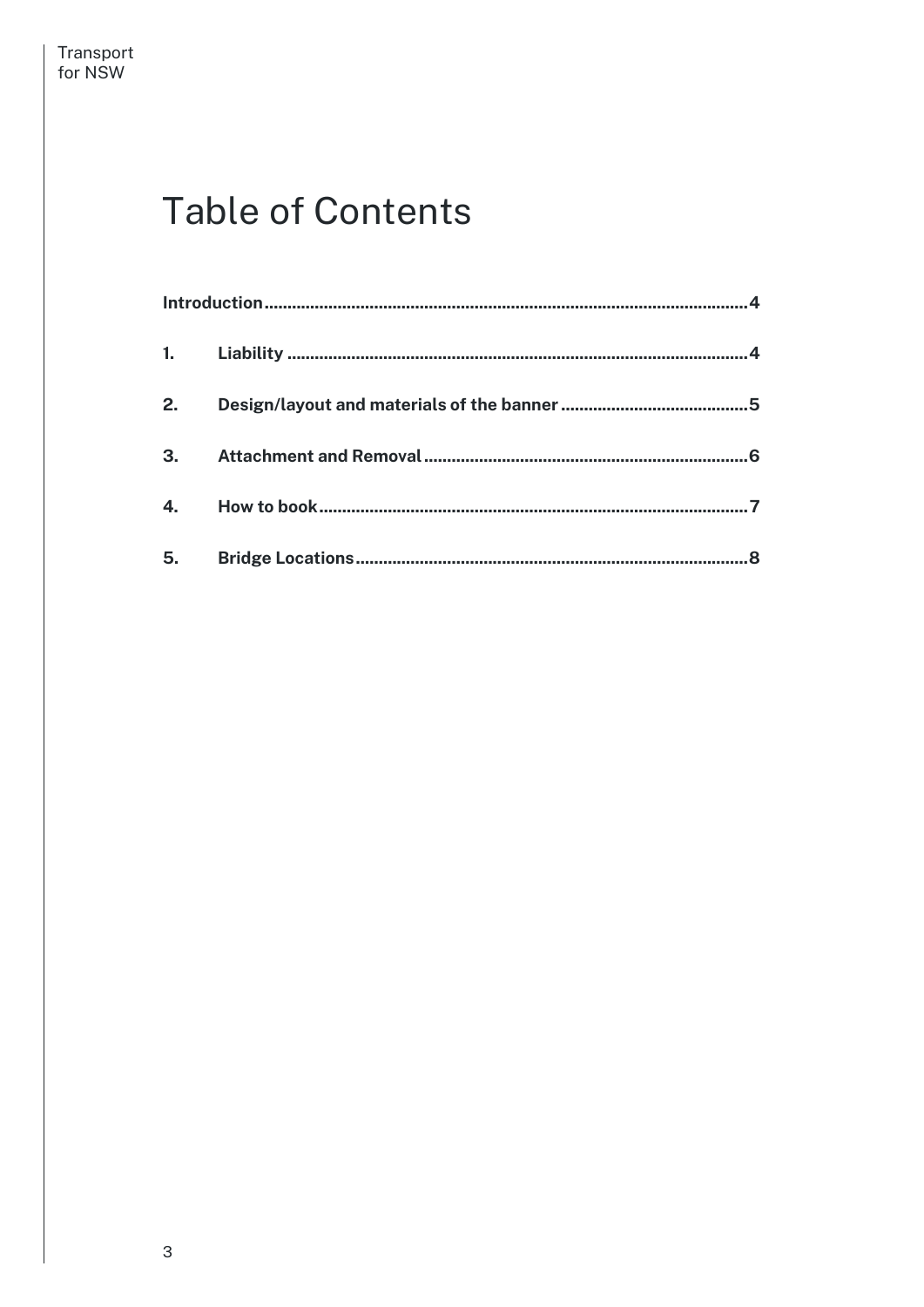### <span id="page-3-0"></span>Introduction

Transport for NSW is proud to support community services and road safety by permitting the display of banners at no cost on selected bridges over roads that are classified under the State Roads Act.

Banner applications will only be considered if related to the following:

An event or activity which is

- non-commercial/non-profit making
- offers community benefit

#### **We do not accept any banners that include political or commercial advertising, or anything related to alcohol and/or is offensive.**

Particular attention should be paid to the dimensions of the banners as we reserve the right to remove banners at any time if any of the approval conditions (*see below*) are contravened. Bookings already made can be withdrawn at any time by Transport for NSW without providing reasons or cost.

### Approval Conditions

By applying for a banner, you agree to the following conditions. Required actions for an application are highlighted in red.

### <span id="page-3-1"></span>1. Liability

- **Liability:** An organisation wishing to display the banner accepts responsibility for any claim for accidents or other issues arising from the use of Transport infrastructure.
- **Provide Public Liability Insurance (PLI) in your application with valid dates:** Evidence of the organisation's Public Liability Insurance (PLI) of a minimum value of \$5 million (\$5,000,000) with interests of Transport for NSW noted. The PLI must be provided before any proposal for displaying a banner is processed. The PLI must also be valid for the dates you are wishing to book.
- **Damage to infrastructure:** Any damage to infrastructure and other facilities will be repaired at the expense of the organisation displaying the banner.
- **Lost/damaged banners:** It should be noted that we are not liable or responsible for banners, which are lost or damaged for whatever reason.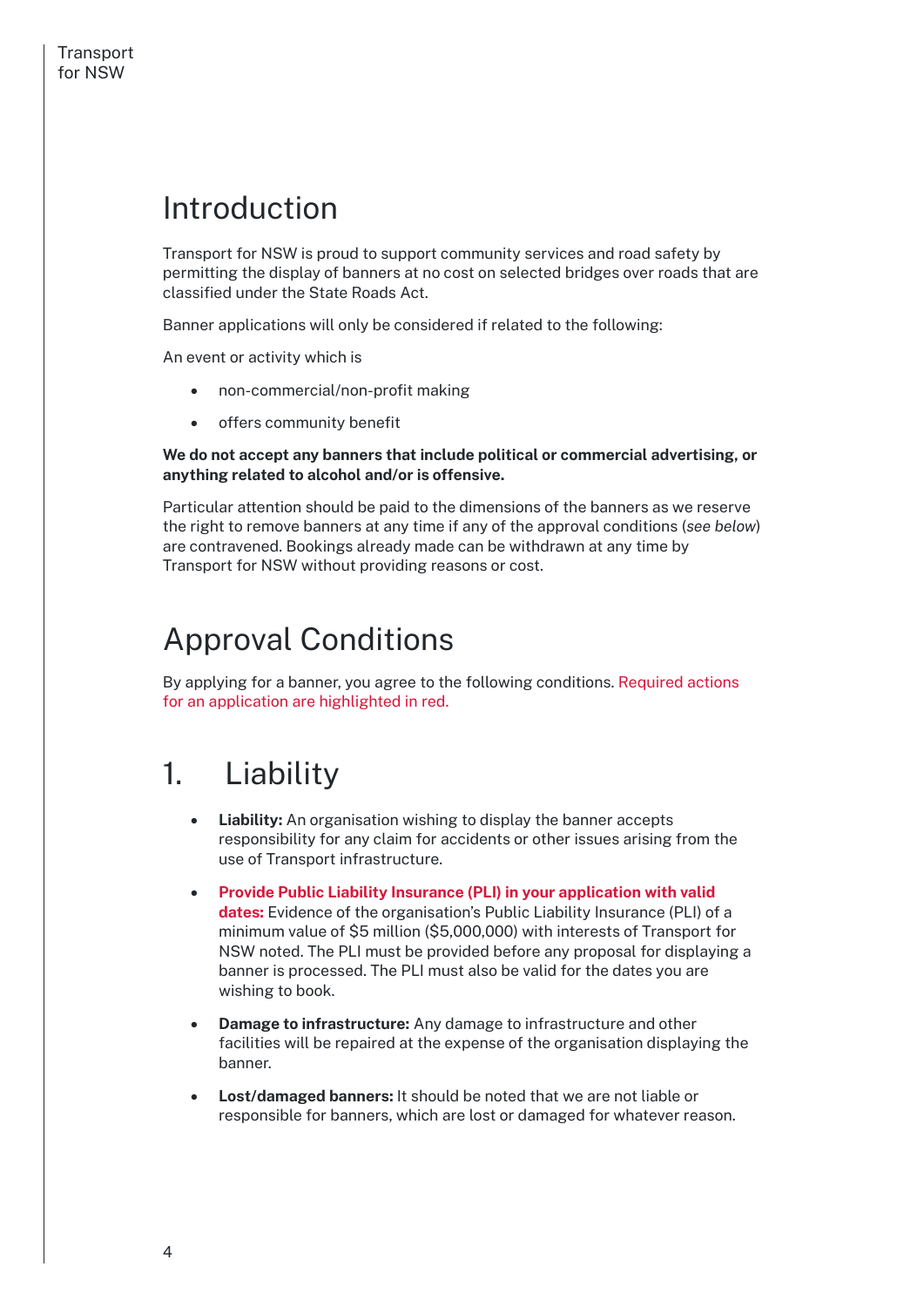### <span id="page-4-0"></span>2. Design/layout and materials of the banner

You are responsible for supplying your own banner/s that must comply with the below specifications.

- **Banner dimensions and specifications:**
- o **Width:** The width of the banner must be between 900-1000mm (millimetres) to fit within the top and bottom rail of the handrail.
- o **Length:** The length of a banner must be between 5m-12m (metres). *Note: Please check each bridge to determine appropriate banner size as bridges are not uniform.*
- o **Banner material:** Banners are to be constructed of a sturdy material such as PVC or canvas that will not tear in the wind and thereby present a hazard to traffic.

*Note: TYVEK is not an acceptable material for the construction of banners.*

- o **Air holes:** Banners must include air holes of more than 12cm (centimetres) in diameter.
- o **Eyelets:** Banners should be attached to the bridge rails with individual ropes or chains through each eyelet. All chains and rope are to be plastic coated to ensure that the bridge rails are not damaged.
- o **Attachment rope material:** Banners should be attached to the bridge rails with individual ropes or chains through each eyelet. All chains and rope are to be plastic coated to ensure that the bridge rails are not damaged.

#### • **Banner design limits:**

- o **Copy:** The message must be limited to a maximum of 70 characters (not including spaces).
- o **Lettering height:** 250mm (millimetres) is the minimum lettering height to be used in the banner design. It is important in terms of safety that the message can be easily read by motorists and other road users.
- o **Logos:** Commercial advertising is not permitted on banners. However, the logo of a sponsor/organisation may be incorporated in the banner design. The logo is to be a maximum of 10% of the total space on the banner. If several sponsor logos are to be included, then the maximum space is to be no more than 15% of the total banner space.

*The purpose of these restrictions is to promote community services and not commercial ventures and it would be appreciated if the spirit of this policy is always upheld*

- **Please provide the following in your application:**
	- o Artwork/design proposal with marked out specifications (PDF/PNG/JPEG format) compliant with above conditions.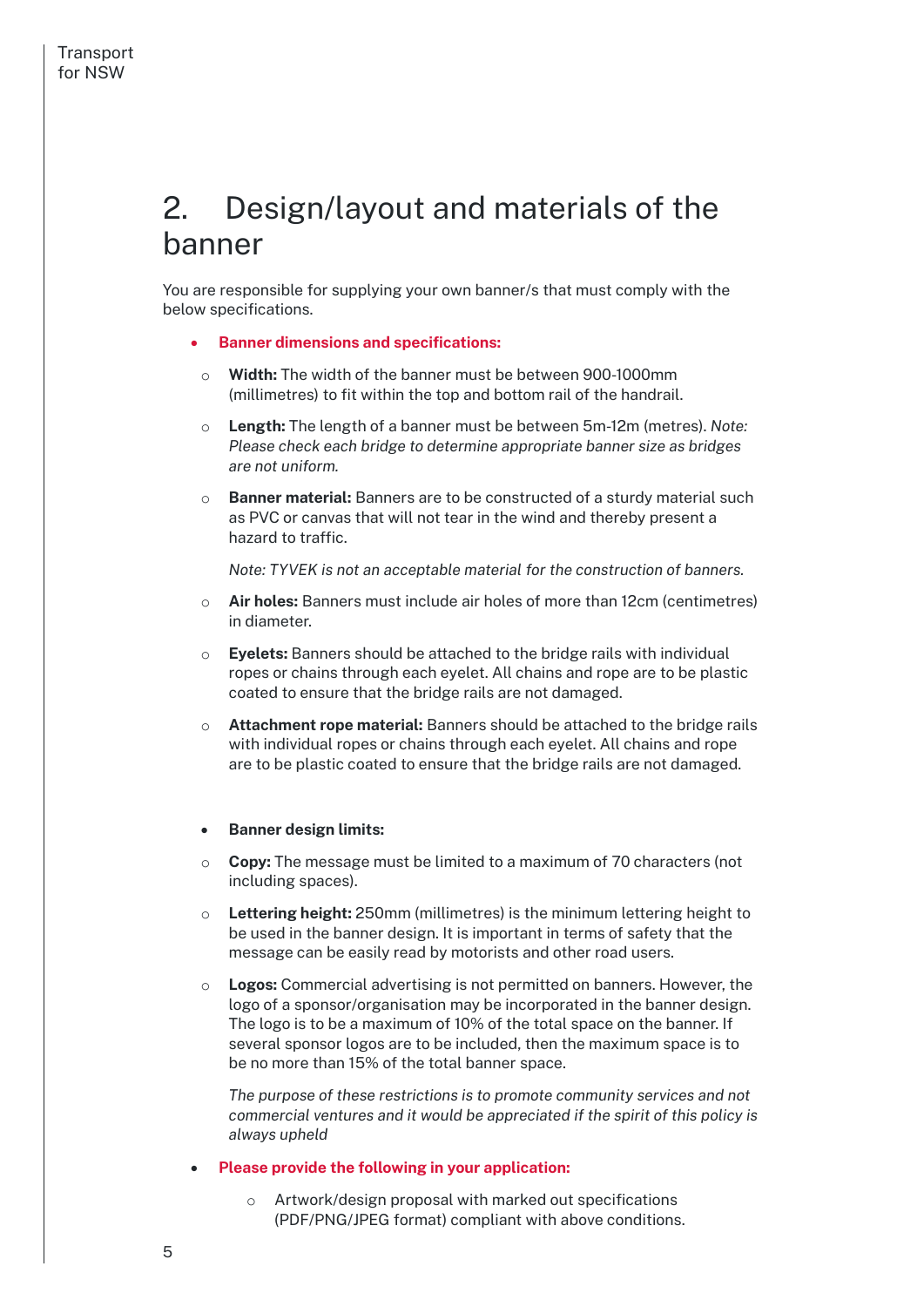### <span id="page-5-0"></span>3. Attachment and Removal

You are responsible for attaching and removing your own banner/s and to be compliant with the below conditions.

- **You must inspect the banners daily to monitor their security and condition.**Transport for NSW will not be responsible for monitoring your banners.
- **Road Signs:** Banners cannot cover any part of a road sign or fixed sign on the bridge. Nor should any fixed sign be moved or altered in any way.
- **Protective screen (available on some bridges only):** Please ensure that the banner is affixed to the handrail inside the screen on all bridges that have protective screening. Under no circumstances will banners be allowed on the protective screens as the Bridge Protective Screening is not designed to support banners. Any banners not complying with this request will be removed.
- **One banner per bridge side:** Only one banner will be attached to one side of the bridge at any one time.
- **Bookings:** The banner must only be displayed within the confirmed specified dates approved by Transport for NSW.
- **Installation and proof of the removal of the banner:** Once installed, please send us image proof with dates of the following. This will help us with record-keeping purposes.
	- o **Banners after being installed**
	- o **Blank bridge space after banners have been removed**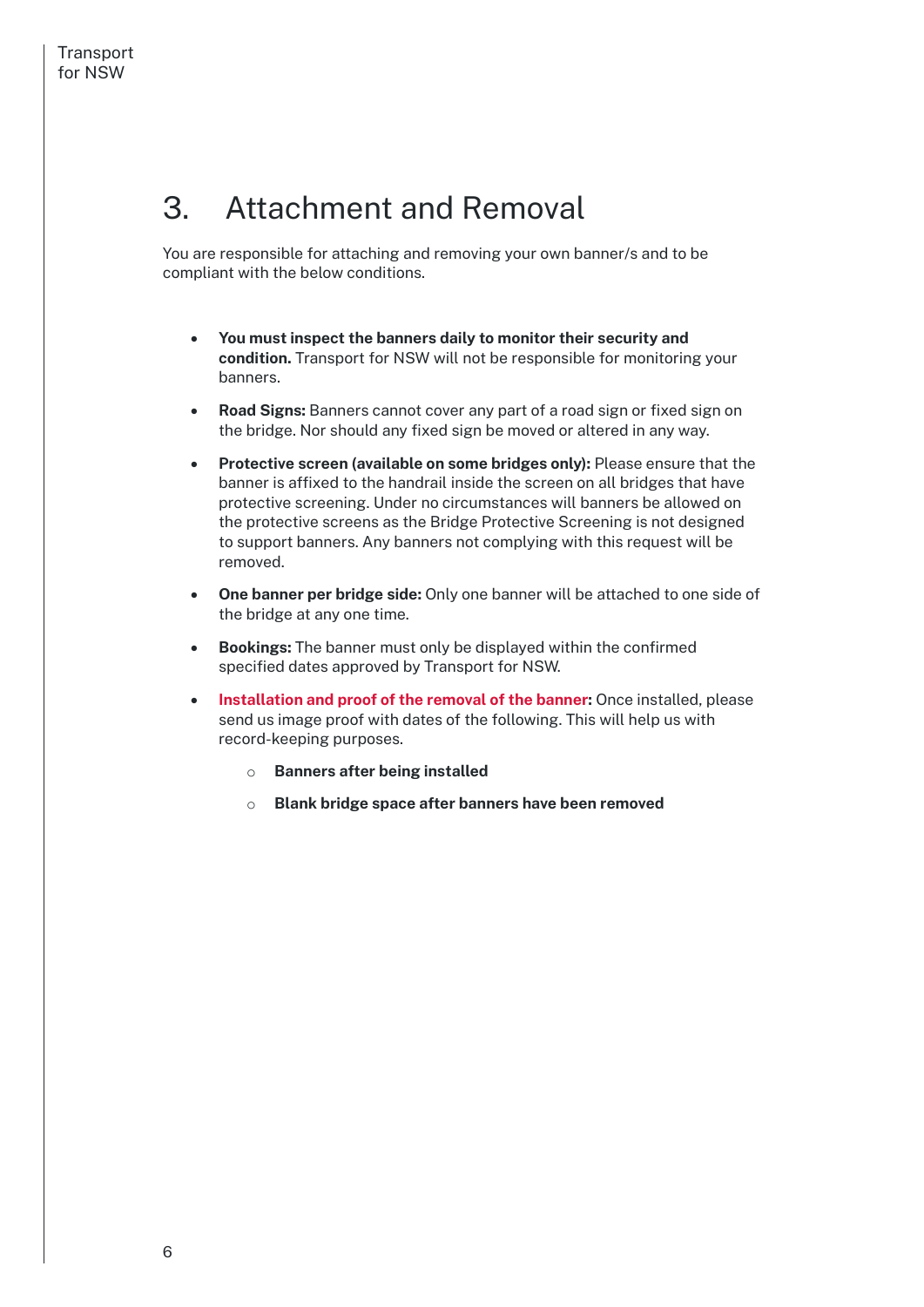### <span id="page-6-0"></span>4. How to book

To apply, please send the following details (highlighted in red above) to this email:

#### **Email: banners@transport.nsw.gov.au**

| <b>Checklist</b>                      | Bookings will not be processed unless all of the<br>following are provided:                                                            |
|---------------------------------------|----------------------------------------------------------------------------------------------------------------------------------------|
|                                       | Organisation Name and Contact details                                                                                                  |
| As an<br>attachment<br>(PDF/PNG/JPEG) | Proposed Banner Artwork to the correct specifications<br>marked out<br>(Refer to chapter 2. Design/layout and materials of the banner) |
|                                       | Sites to be booked and proposed dates<br>(Refer to chapter 5. Bridge locations)                                                        |
| As an<br>attachment (PDF)             | Public Liability Insurance covering the proposed booking<br>period<br>(Refer to chapter 1. Liability)                                  |
|                                       | Written agreement to the below Terms and Conditions                                                                                    |

#### **Terms and Conditions**

- **Bookings:** 
	- o Applications must be made with a minimum 2 weeks' notice with the correct documents.
	- o Can be booked across a maximum of 2 sites simultaneously o Can be booked for a maximum 2-week period.
- **Printing, Installation and Removal:** You are required to print, install and remove your own banners.
- Please send photo proof of installation and removal once booked dates are confirmed.
- You will receive a confirmation email once above requirements are fulfilled and your application has been approved.
- Bridges not on the list are not approved for the purpose of advertising and your request will be rejected.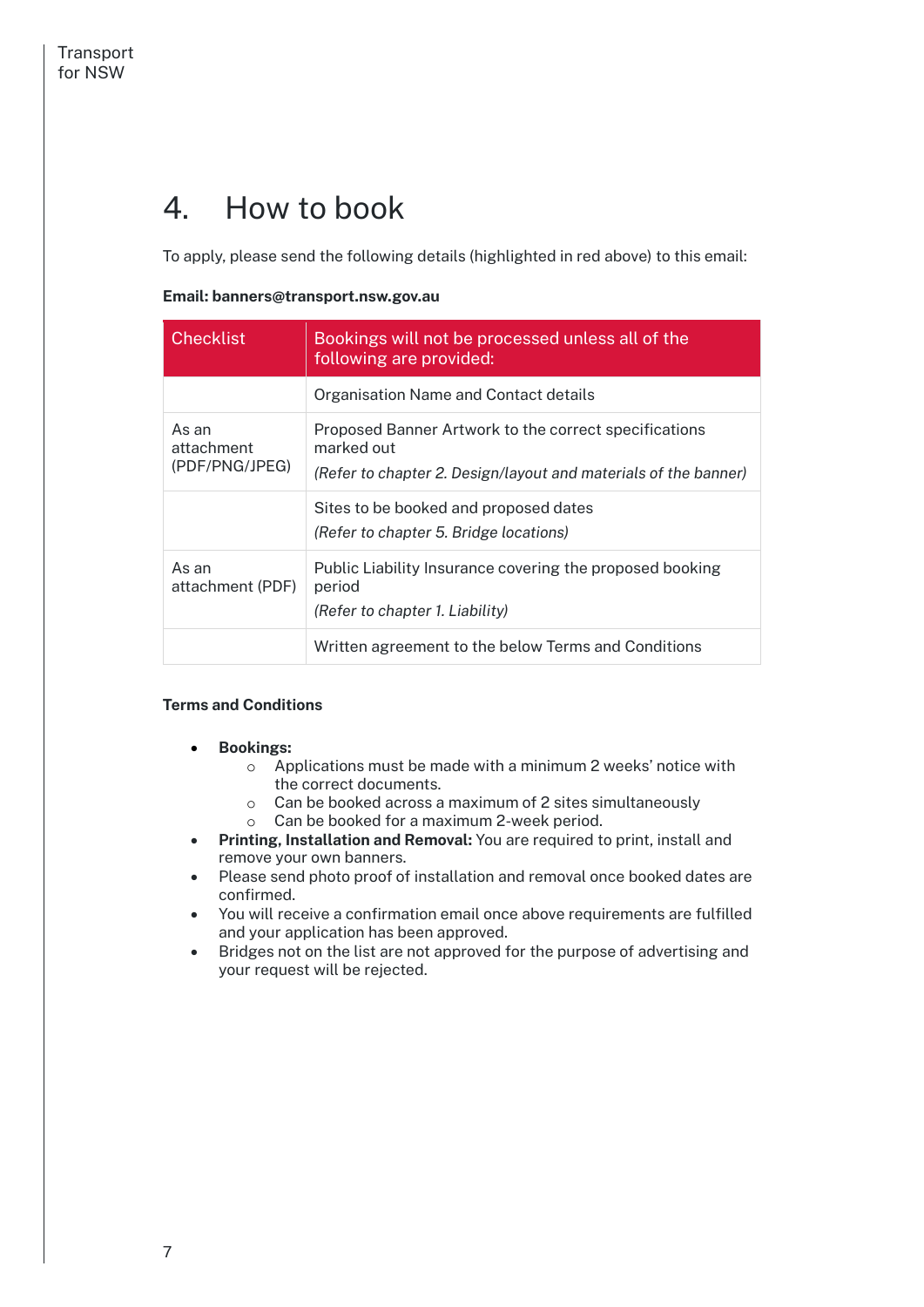## <span id="page-7-0"></span>5. Bridge Locations

### **Bridges in the South**

| Suburb             | Location                                                                          |
|--------------------|-----------------------------------------------------------------------------------|
| Arncliffe          | Pedestrian bridge over Princes Highway near Forest<br>Road (southbound)           |
| Kogarah            | Pedestrian bridge over Princes Highway, Kogarah near<br>TAFE College (southbound) |
| Menai              | Alfords Point Road, Old Illawarra Road overpass<br>(southbound)                   |
| Padstow Heights    | Clancy Street over Alfords Point Road (southbound)                                |
| <b>Taren Point</b> | Woodlands Road overpass of Taren Point Road<br>(southbound)                       |

### **Bridges in the North**

| Suburb         | Location                                                                      |
|----------------|-------------------------------------------------------------------------------|
| Hunters Hill   | Church Street bridge over Burns Bay Road (northbound)                         |
| Huntleys Point | Huntleys Point pedestrian bridge over Victoria Road<br>(westbound)            |
| Linley Point   | Linley Point pedestrian bridge over Burns Bay Road (Fig.<br>Tree bridge side) |
| Linley Point   | Linley Point pedestrian bridge over Burns Bay Road<br>(southbound)            |

#### **Bridges in the East**

| Suburb    | Location                                                                      |
|-----------|-------------------------------------------------------------------------------|
| Woollahra | Pedestrian bridge across Syd Einfield Drive near Nelson<br>Street (eastbound) |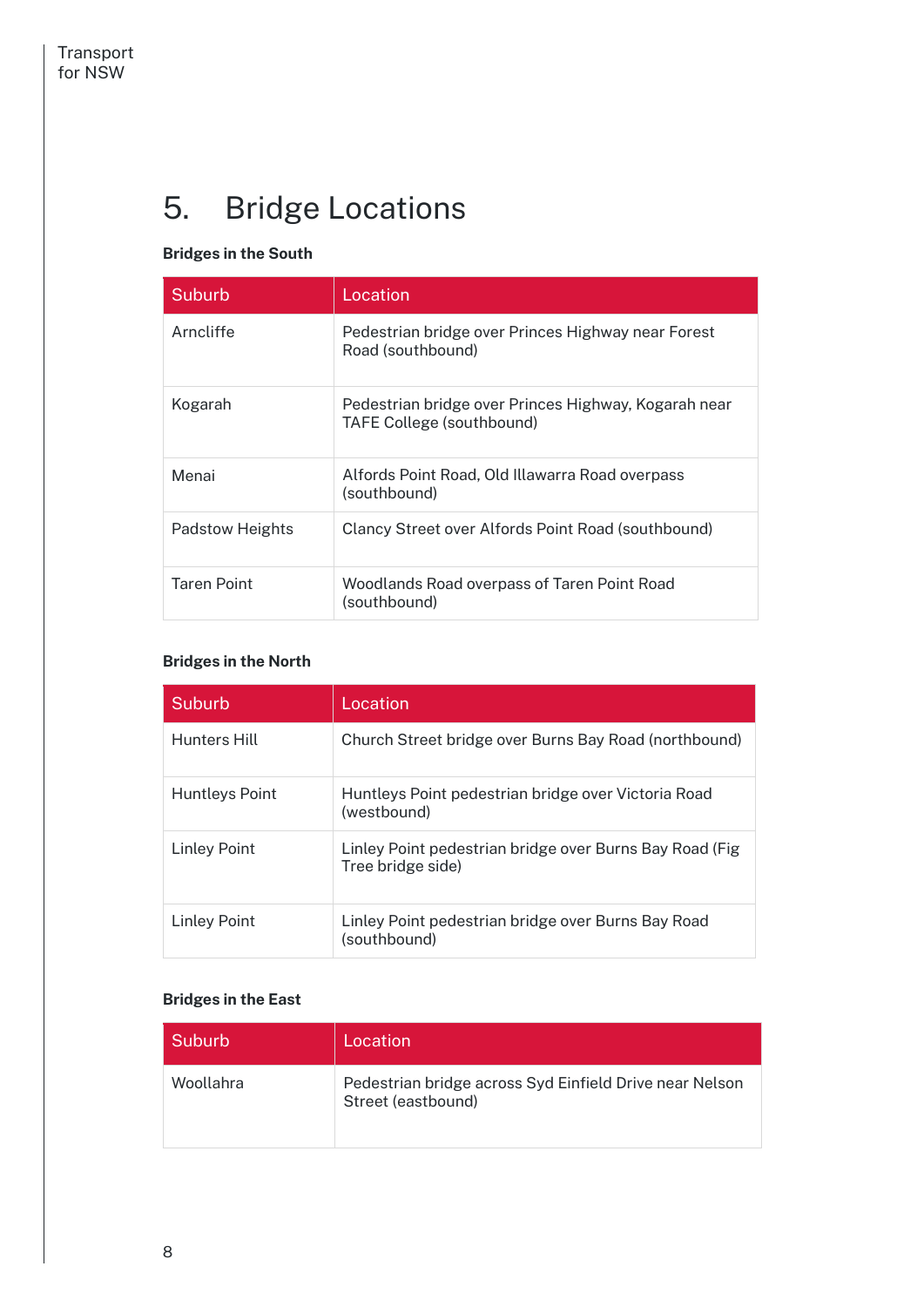### **Bridges in the West**

| Suburb                | Location                                                                           |
|-----------------------|------------------------------------------------------------------------------------|
| Claymore              | Skye Winter Pedestrian bridge over Hume Highway near<br>Badgally Road (northbound) |
| <b>Fairfield West</b> | Hamilton Road pedestrian bridge over Cumberland<br>Highway (southbound)            |
| Mt Annan              | Narellan Road, Pedestrian overbridge (westbound)                                   |

#### **Bridges in the Blue Mountains**

| Suburb          | Location                                                               |
|-----------------|------------------------------------------------------------------------|
| <b>Blaxland</b> | Blaxland pedestrian bridge over Great Western Highway<br>(eastbound)   |
| Glenbrook       | Fletcher Street bridge over Great Western Highway<br>(eastbound)       |
| Hazelbrook      | Hazelbrook pedestrian bridge over Great Western<br>Highway (eastbound) |
| Hazelbrook      | Hazelbrook pedestrian bridge over Great Western<br>Highway (westbound) |